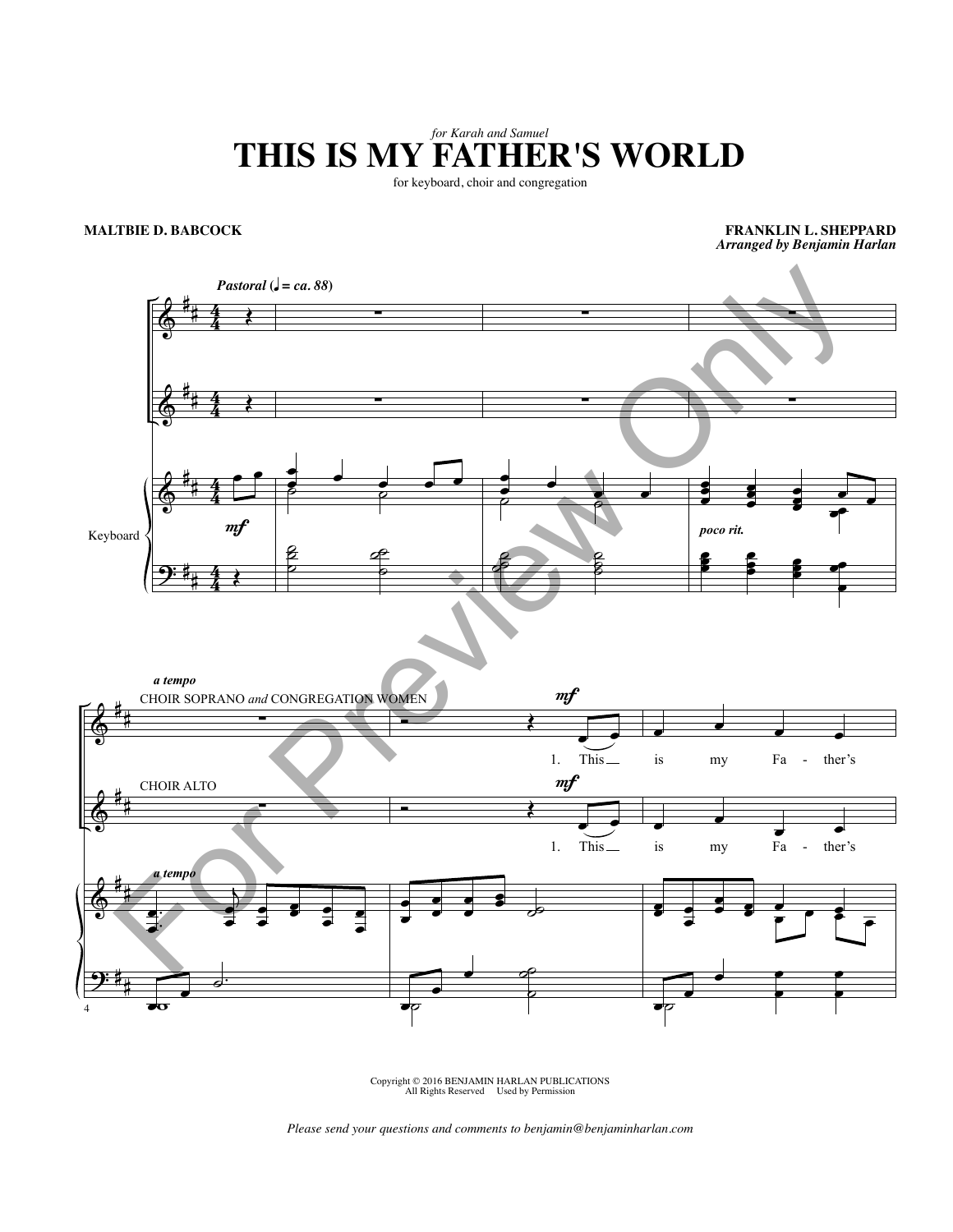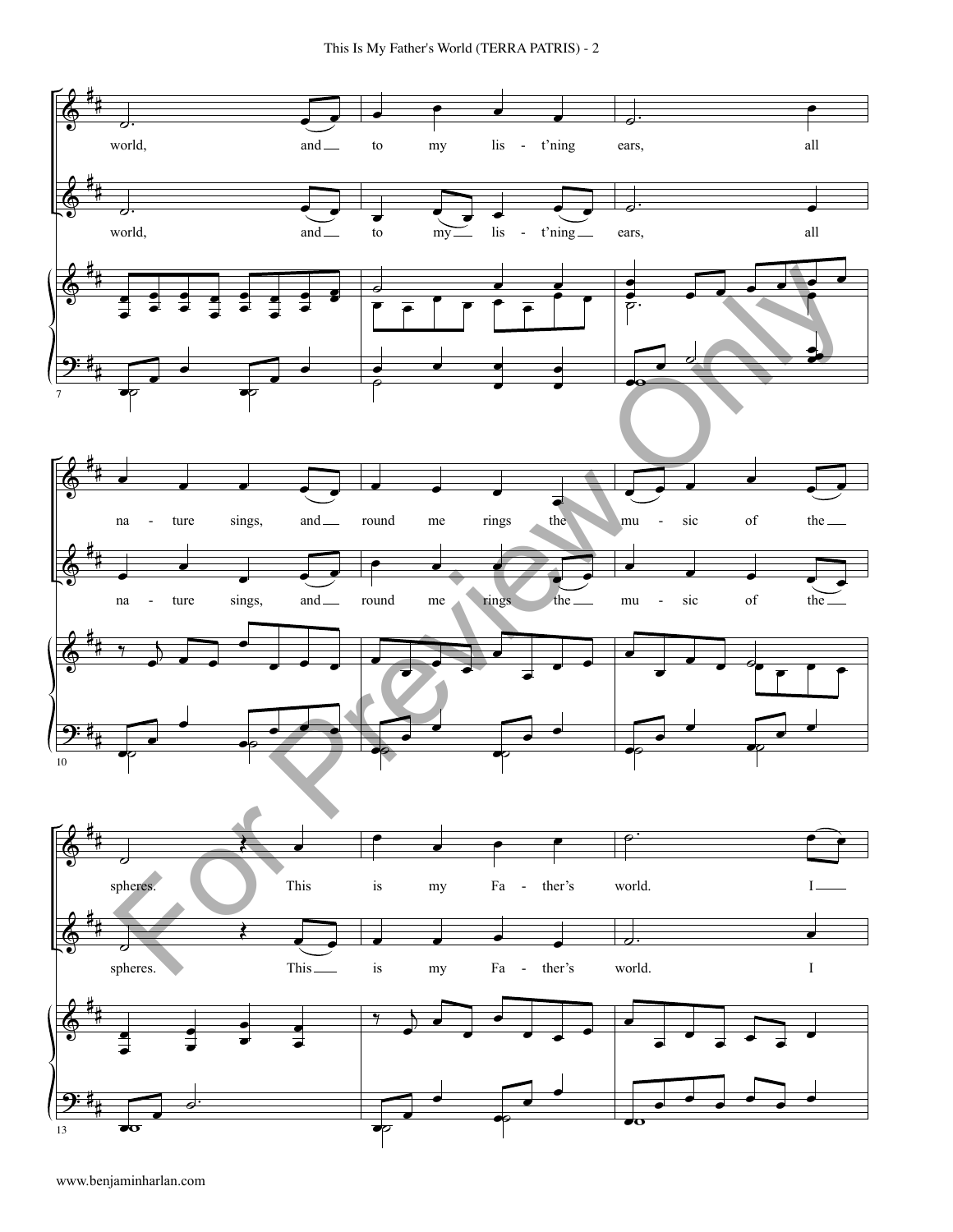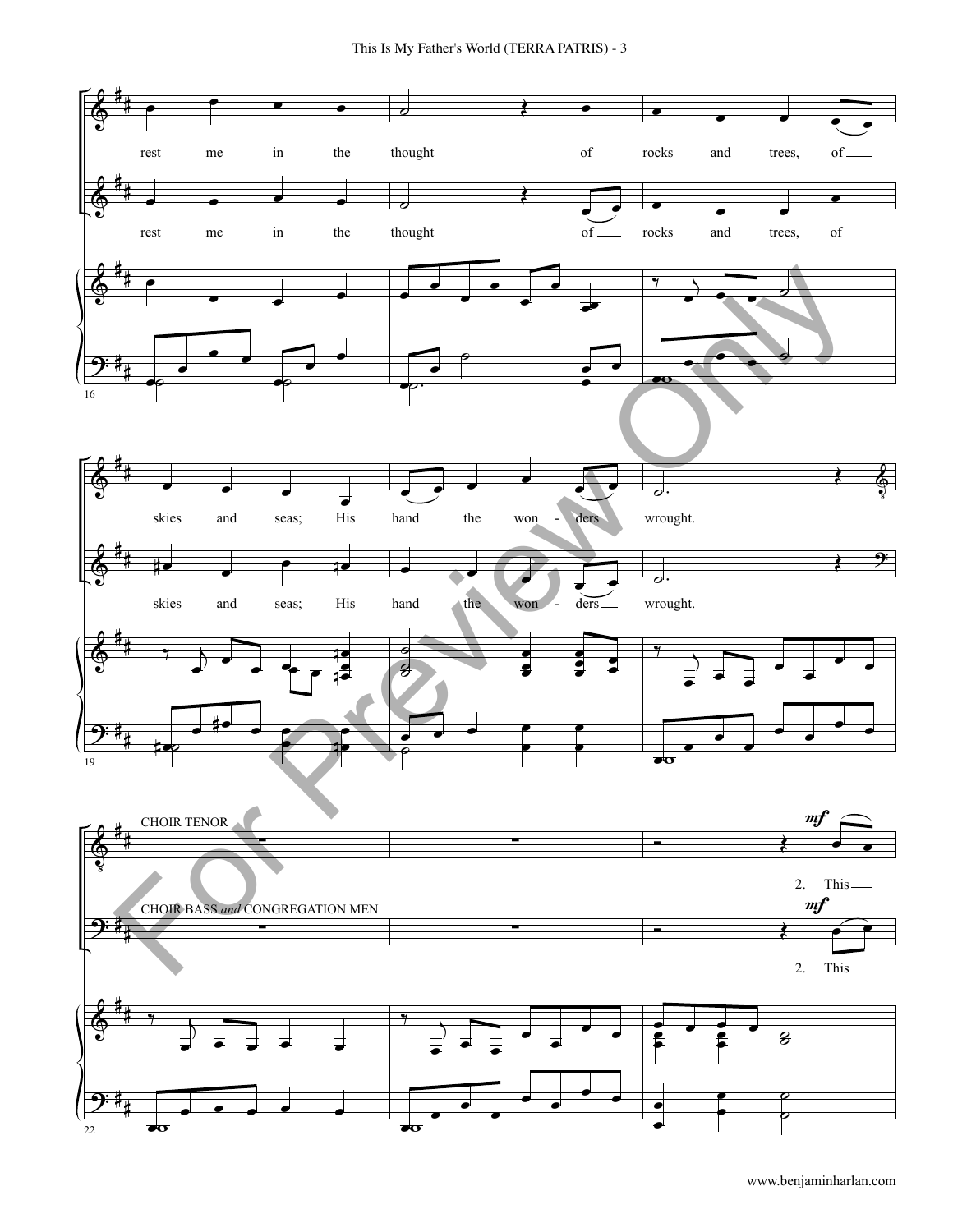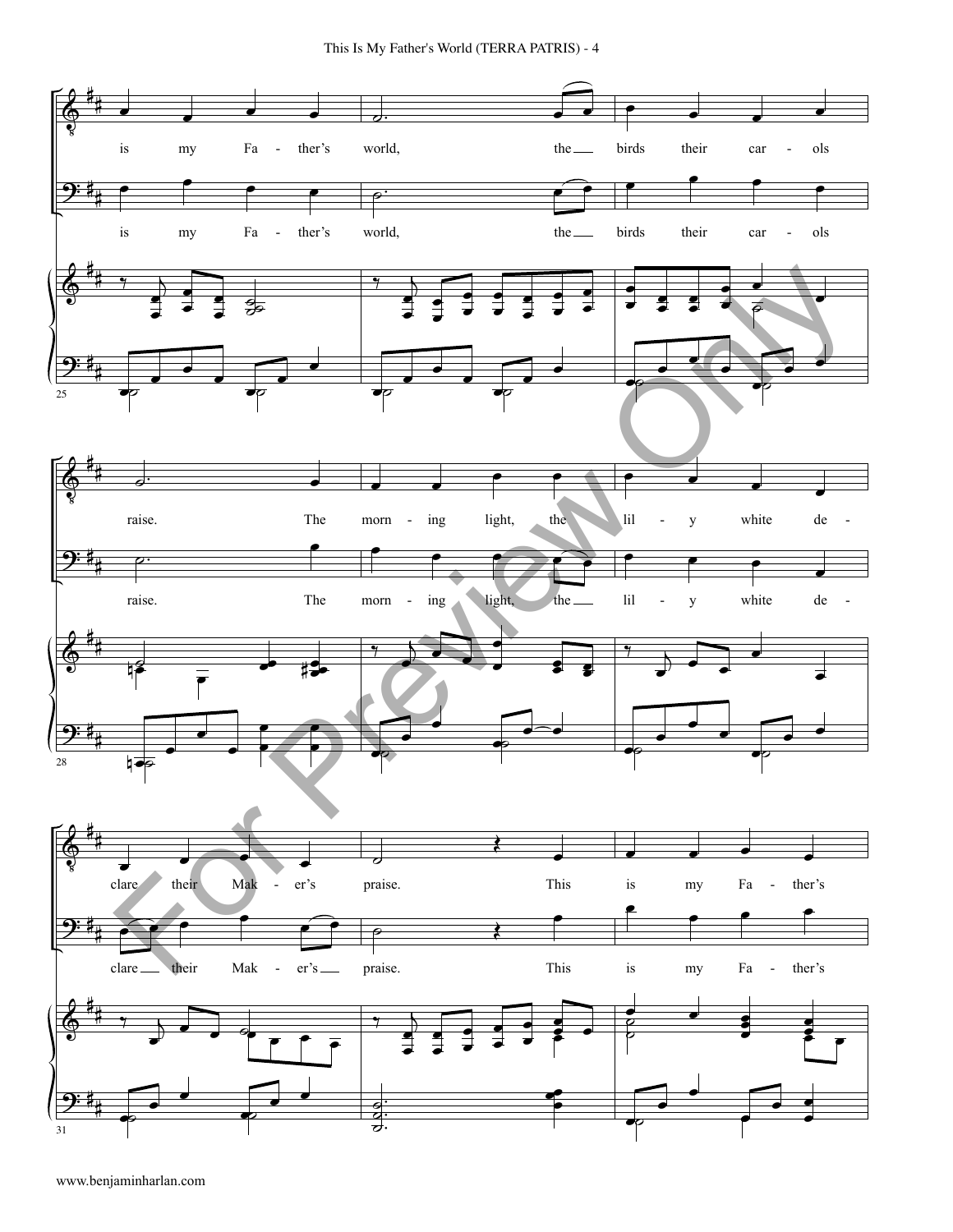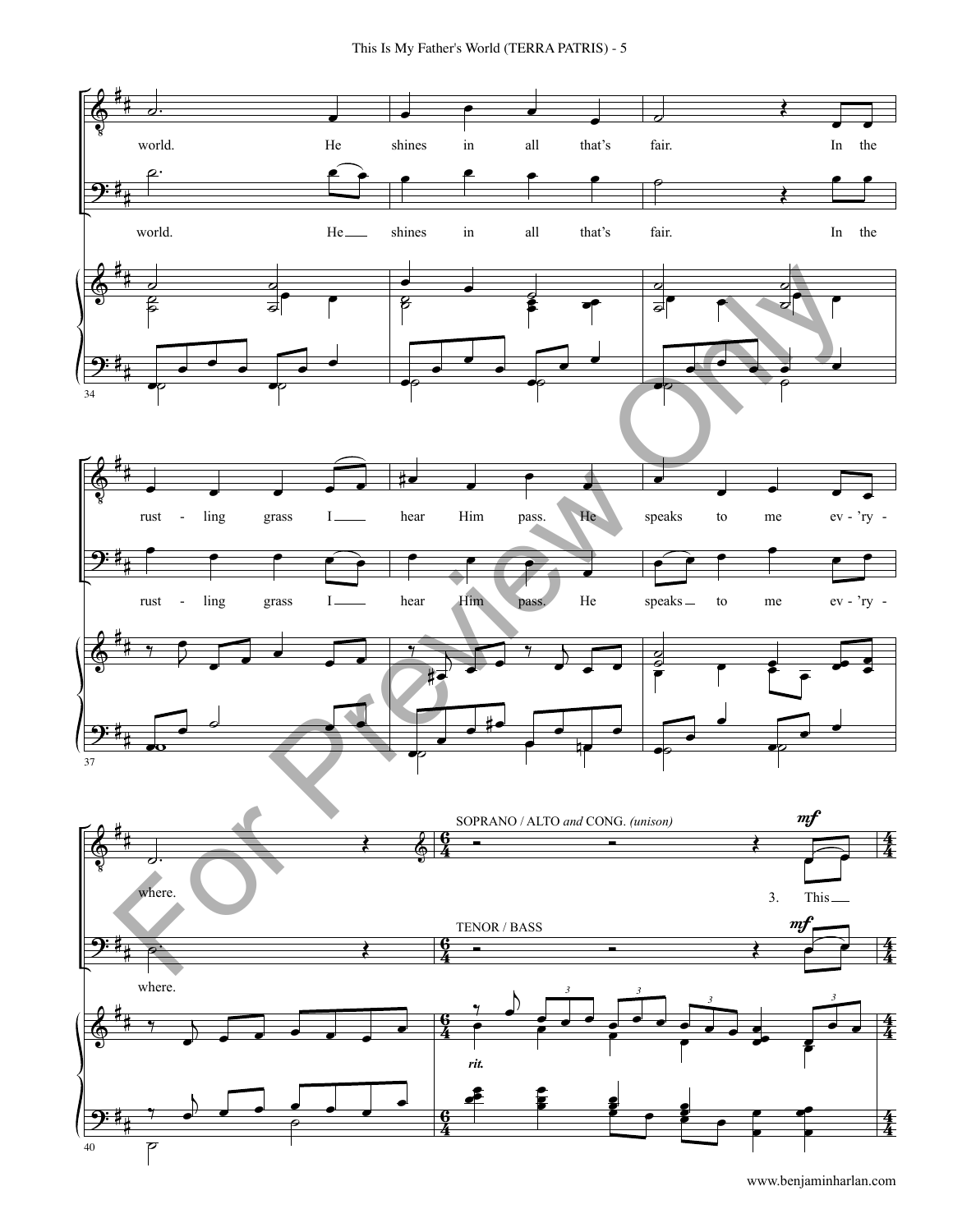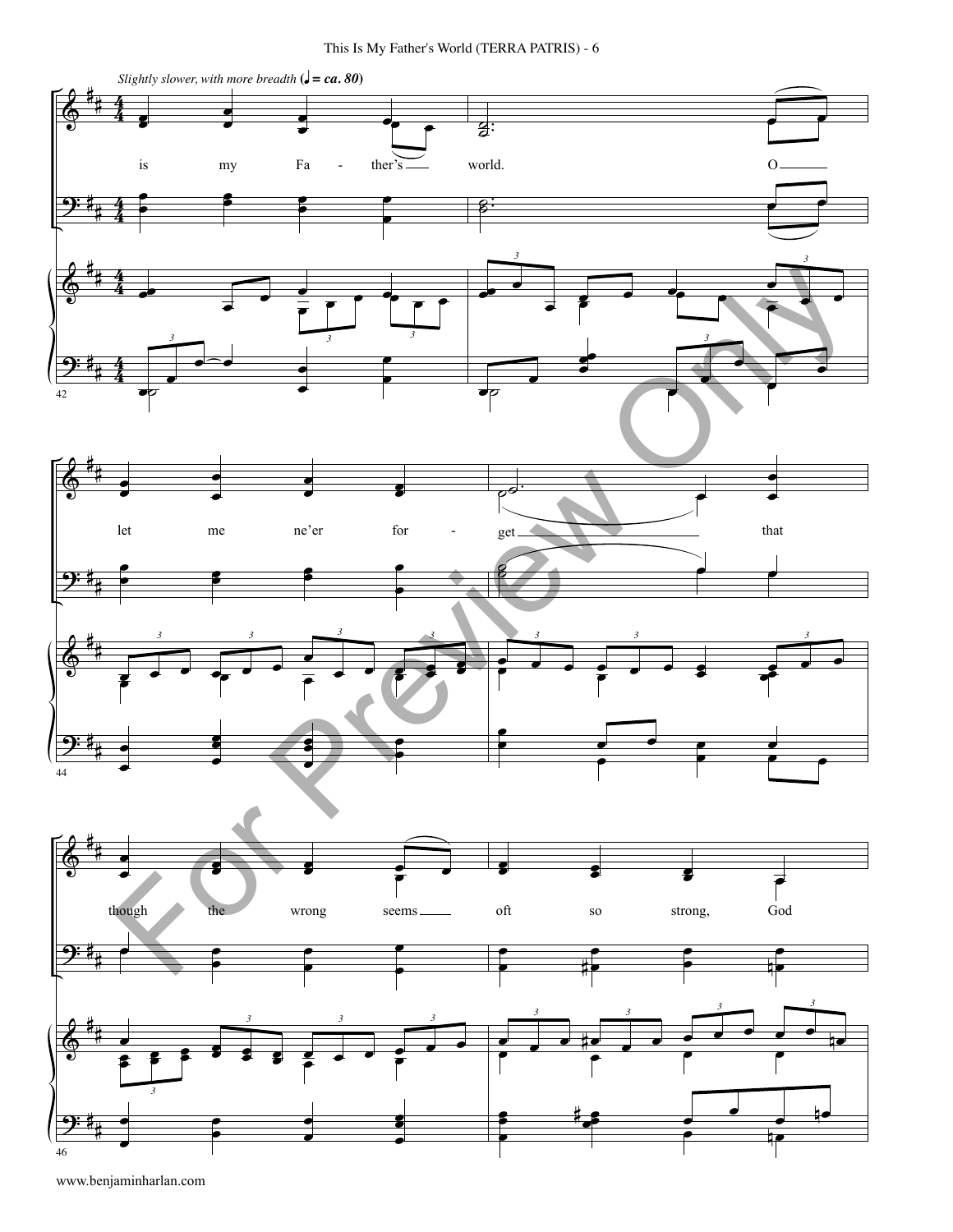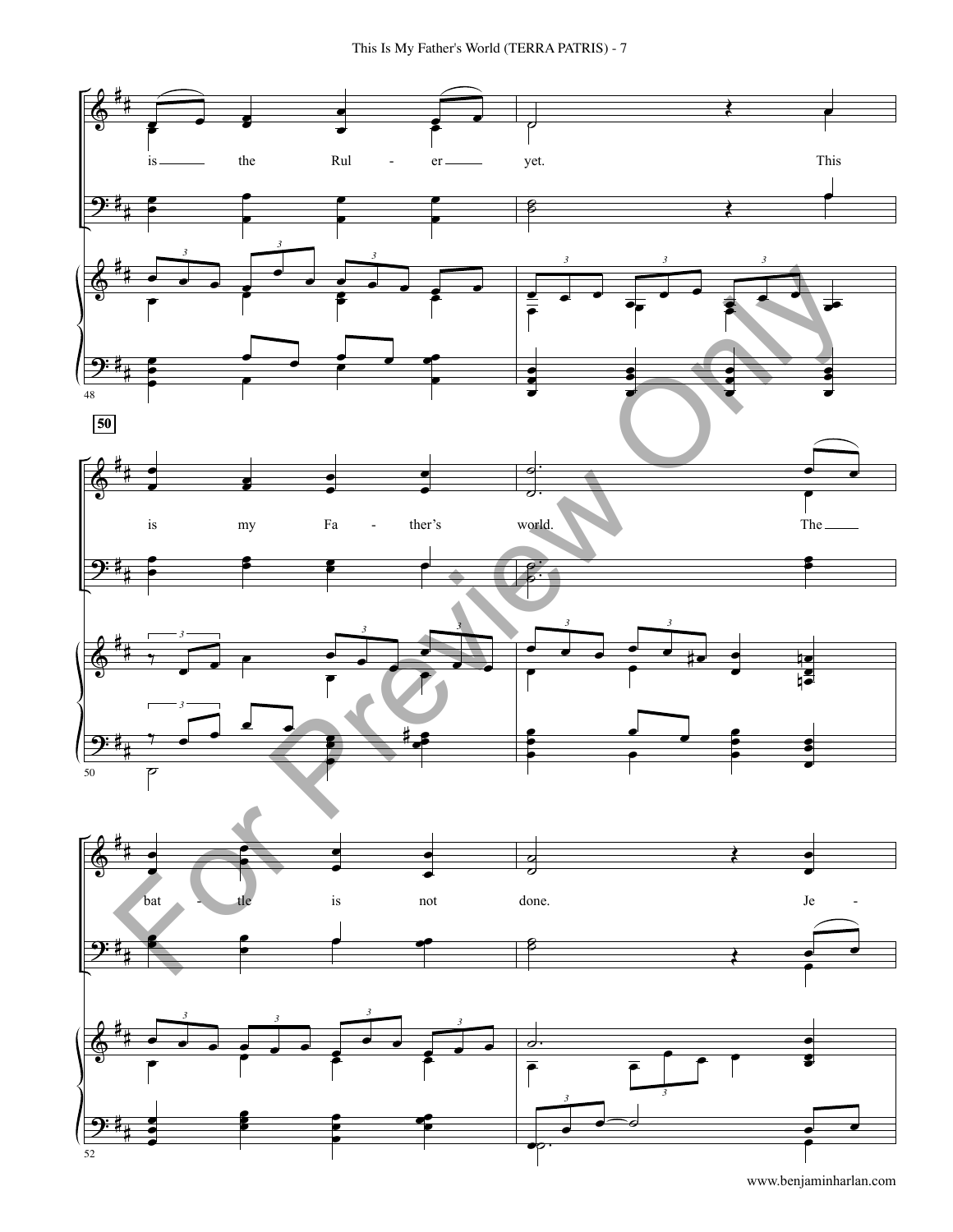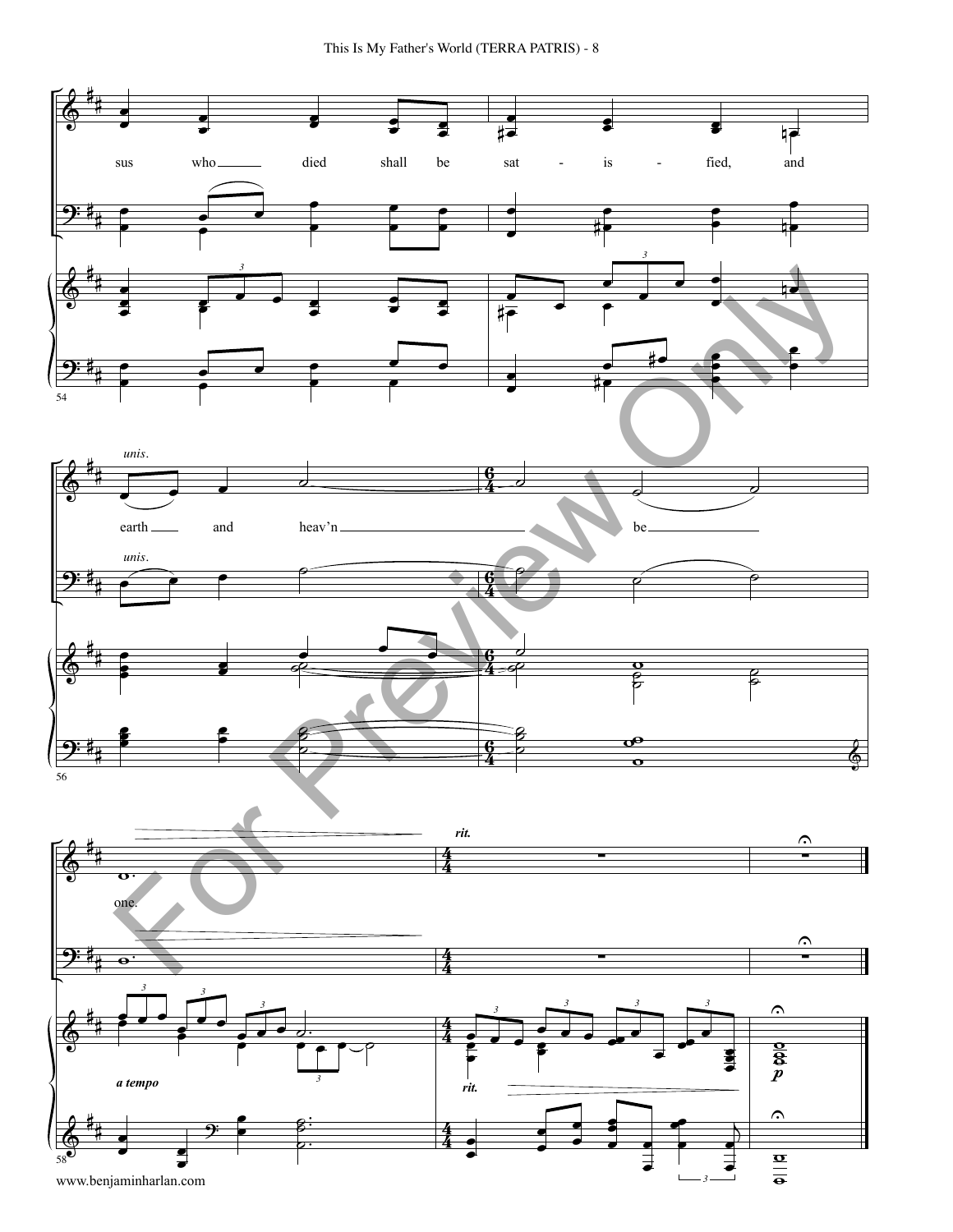## *for Karah and Samuel* **THIS IS MY FATHER'S WORLD**

for keyboard, choir and congregation